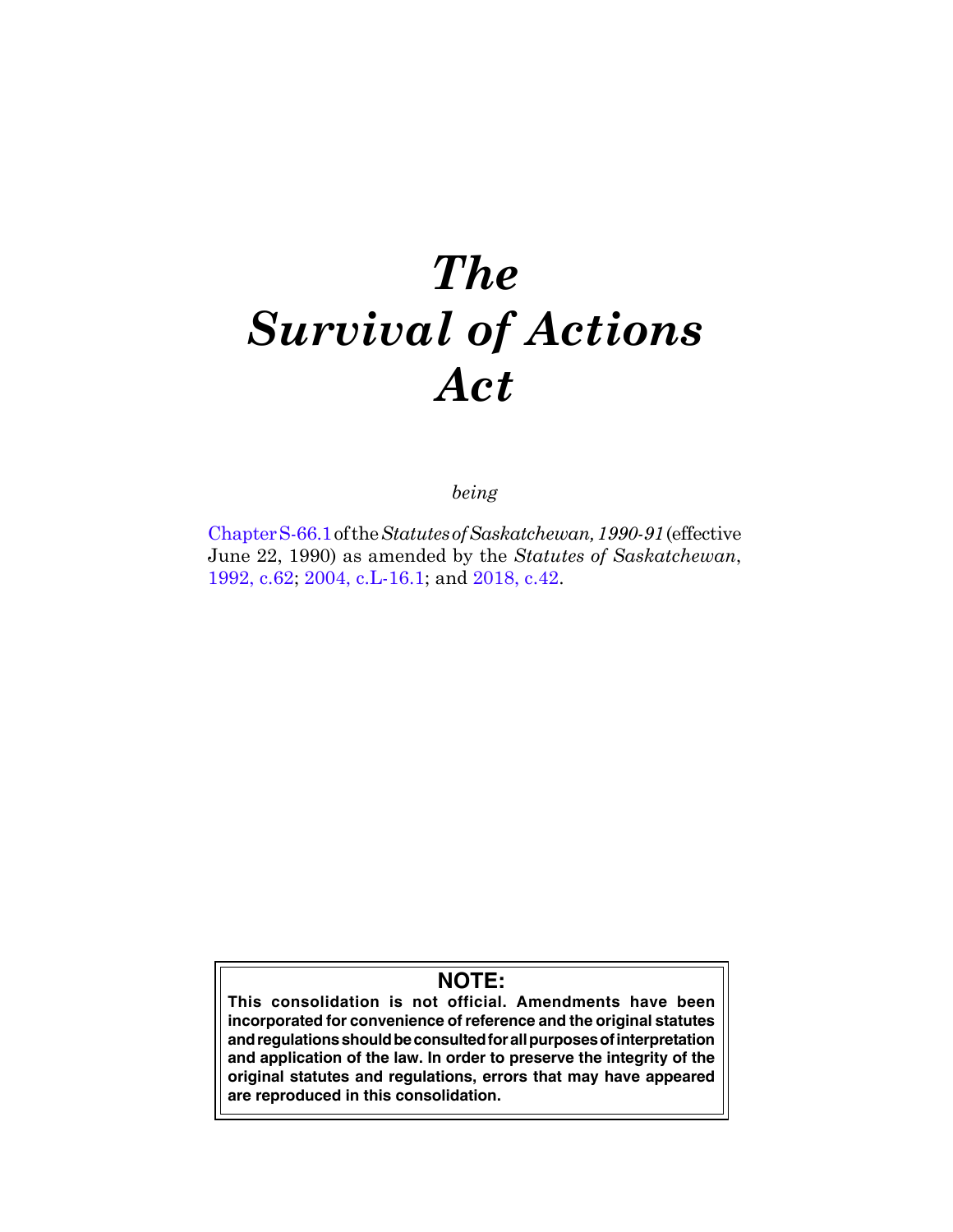# Table of Contents

- Short title
- Interpretation
- Cause of action survives for benefit of estate
- Cause of action survives against estate
- Cause of action deemed to exist before death
- Only pecuniary loss recoverable
- Calculation of damages
- Cause of action asset or liability
- Administrator ad litem
- Repealed
- Crown bound
- R.S.S. 1978, c.L-15, section 3 amended
- R.S.S. 1978, c.T-23, sections 58 to 60 repealed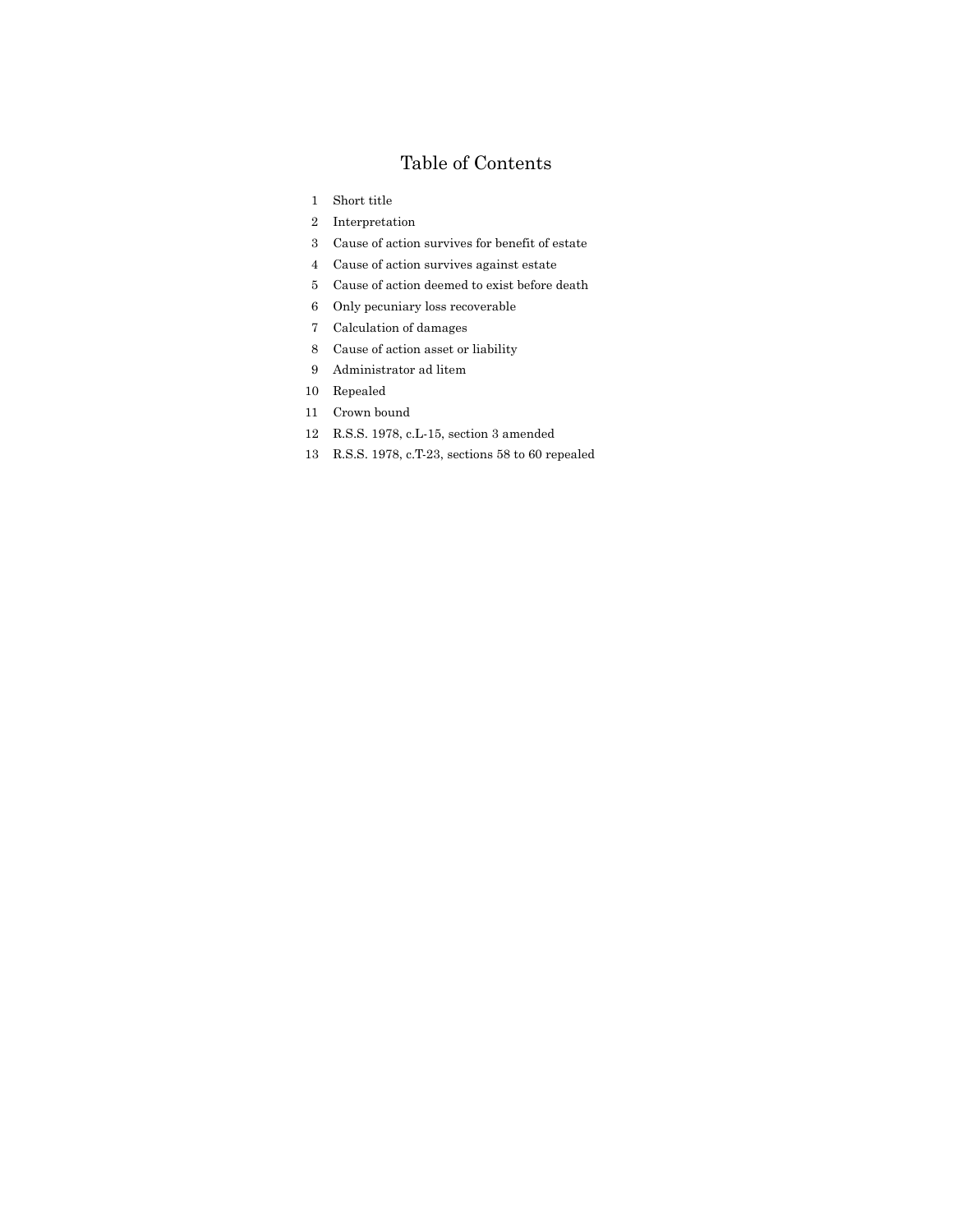# **CHAPTER S-66.1**

# An Act respecting the Survival of Certain Causes of Action

#### **Short title**

**1** This Act may be cited as *The Survival of Actions Act*.

#### **Interpretation**

**2** In this Act, **"cause of action"** means:

- (a) the right to bring a civil proceeding; or
- (b) a civil proceeding commenced before death;

but does not include a prosecution for the contravention of an Act, regulation or bylaw.

1990-91, c.S-66.1, s.2.

#### **Cause of action survives for benefit of estate**

**3** A cause of action vested in a person who dies after the coming into force of this Act survives for the benefit of that person's estate.

1990-91, c.S-66.1, s.3.

#### **Cause of action survives against estate**

**4** A cause of action existing against a person who dies after the coming into force of this Act survives against that person's estate.

1990-91, c.S-66.1, s.4.

### **Cause of action deemed to exist before death**

**5** If a cause of action for damages suffered by reason of an act or omission would have existed against a person had that person not died at or before the time the damage was suffered, the cause of action is deemed to have existed against the person before that person's death.

1990-91, c.S-66.1, s.5.

#### **Only pecuniary loss recoverable**

**6**(1) Subject to subsection (3), if a cause of action survives pursuant to section 3, only those damages that resulted in actual pecuniary loss to the deceased or the deceased's estate are recoverable.

(2) Aggravated damages or damages for:

- (a) the loss of expectation of life;
- (b) the loss of expectancy of earnings subsequent to death;
- (c) pain and suffering;
- (d) physical disfigurement; or
- (e) loss of amenities;

are not recoverable as a result of this Act.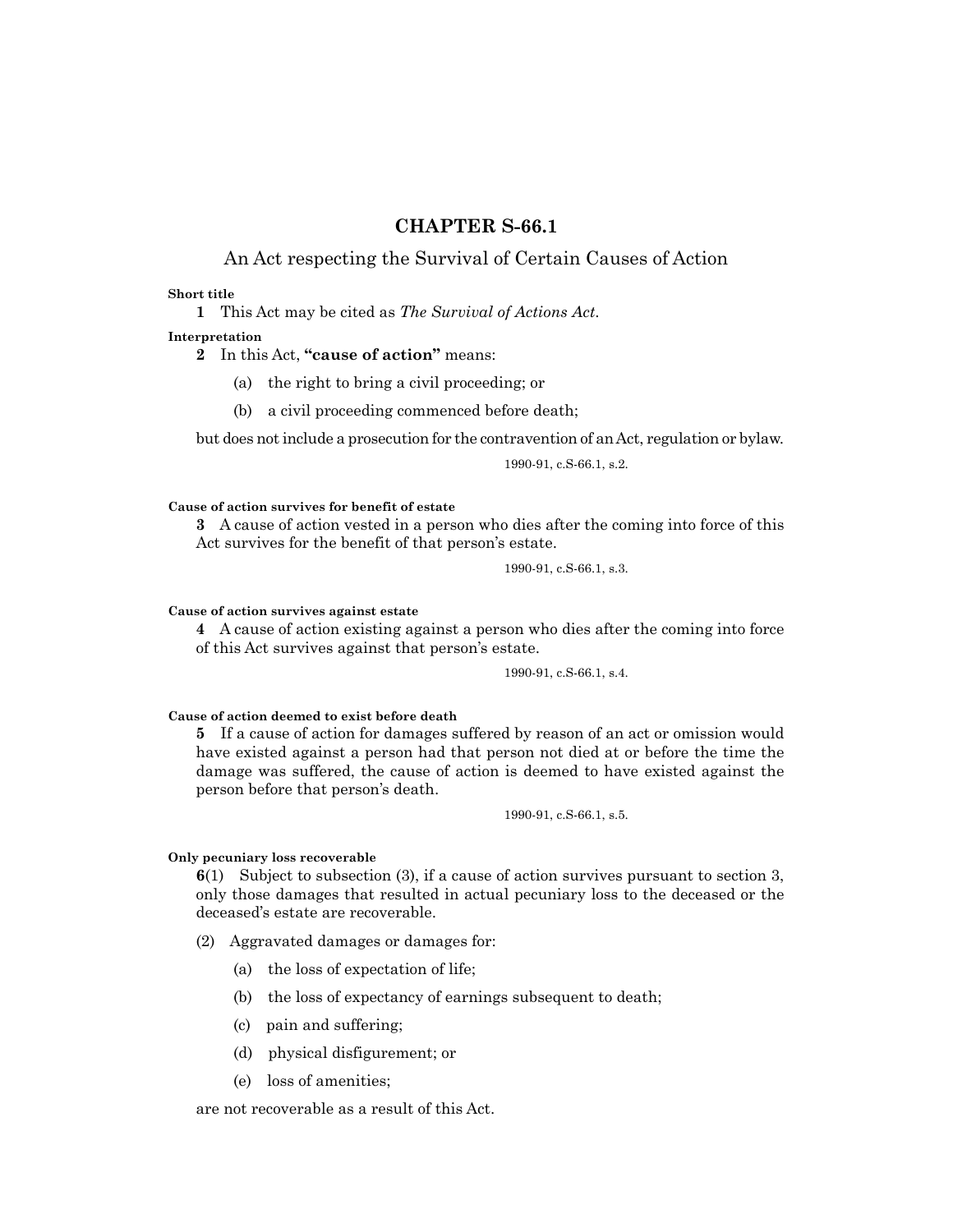#### **c. S-66.1** SURVIVAL OF ACTIONS

(3) If a cause of action survives pursuant to this Act, punitive or exemplary damages are only recoverable from:

(a) in the case of a cause of action that survives pursuant to section 3, the person against whom the cause of action exists;

(b) in the case of a cause of action that survives pursuant to section 4, the estate of the deceased person against whom the cause of action survives, but only if the award of damages is with respect to a gain by the deceased as a result of the deceased's wrongful conduct.

1990-91, c.S-66.1, s.6.

#### **Calculation of damages**

**7**(1) If the death of a person was caused by an act or omission that gave rise to a cause of action, the damages shall be calculated without reference to a loss or gain to the person's estate as a result of the death.

(2) Notwithstanding subsection (1), reasonable expenses of the funeral and disposal of the body of the deceased may be included in the damages awarded if the expenses were, or liability for them was, incurred by the estate.

1990-91, c.S-66.1, s.7.

#### **Cause of action asset or liability**

**8** A cause of action that survives pursuant to this Act and a judgment or order on it or relating to the costs of it is an asset or liability, as the case may be, of the estate to which the cause of action relates.

1990-91, c.S-66.1, s.8.

### **Administrator ad litem**

**9**(1) If a cause of action survives pursuant to this Act and there is no personal representative of the deceased against whom the action may be brought or continued in Saskatchewan, the Court of Queen's Bench:

- (a) on the application of a person entitled to bring or continue the action; and
- (b) on any notice that the court considers proper;

may appoint an administrator *ad litem* of the estate of the deceased.

(2) On the appointment of an administrator *ad litem*, the action may be brought against or defended by the administrator.

(3) An administrator *ad litem* appointed pursuant to subsection (1) may take any steps that a defendant may take in an action, including third party proceedings and the bringing, by way of counterclaim, of any action that survives for the benefit of the estate of the deceased.

(4) A judgment obtained by or against the administrator *ad litem* has the same effect as a judgment in favour of or against the deceased or the deceased's personal representative, as the case may be, but has no effect for or against the administrator *ad litem* in the administrator's personal capacity.

> 1990-91, c.S-66.1, s.9; 1992, c.62, s.31; 2018, c42, s.65.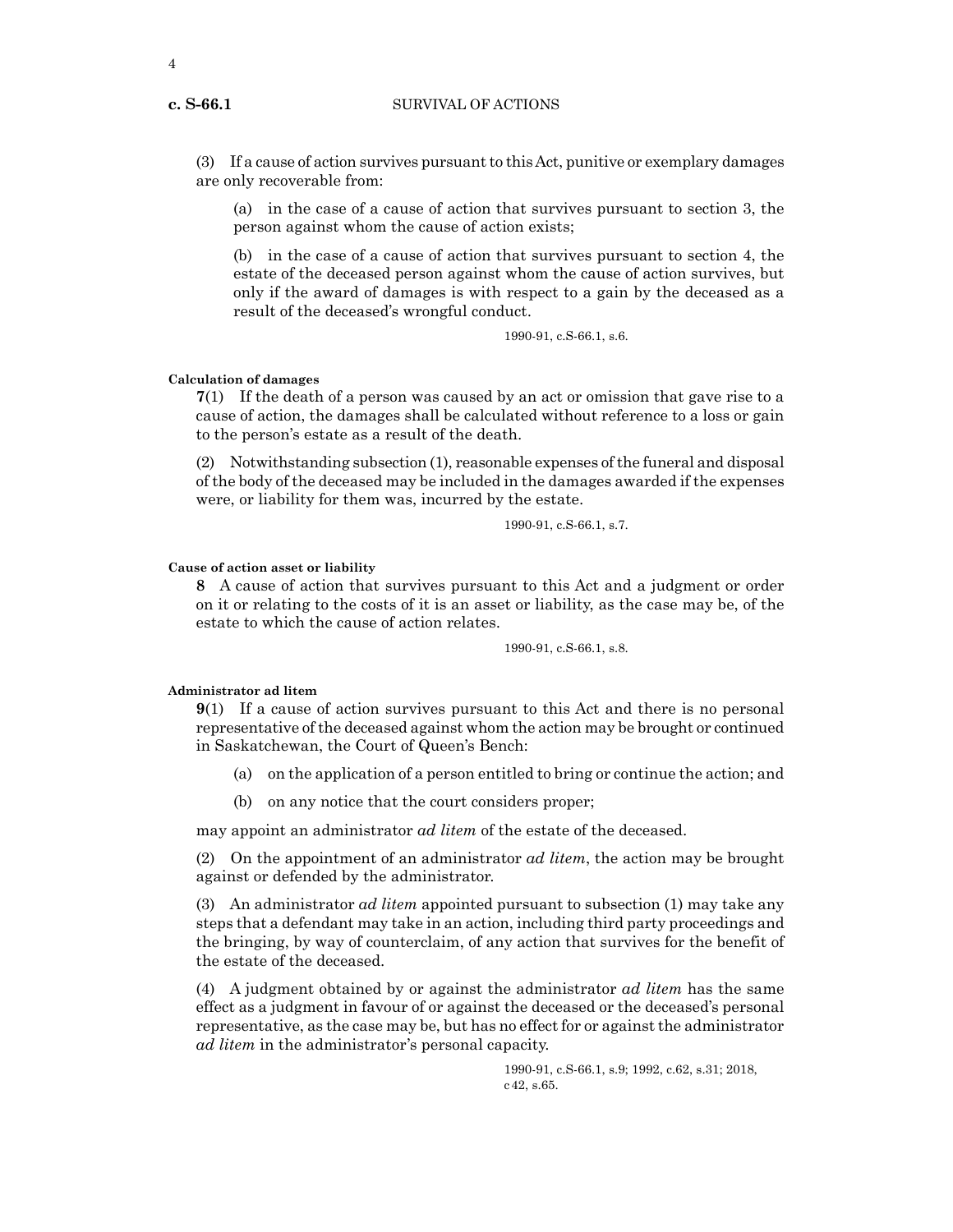**10 Repealed.** 2004, c.L-16.1, s.81.

# **Crown bound**

**11** The Crown is bound by this Act.

1990-91, c.S-66.1, s.11.

# **R.S.S. 1978, c.L-15, section 3 amended**

**12** Subsection 3(4) of *The Limitation of Actions Act* is repealed.

1990-91, c.S-66.1, s.12.

# **R.S.S. 1978, c.T-23, sections 58 to 60 repealed**

**13** Sections 58 to 60 of *The Trustee Act* are repealed.

1990-91, c.S-66.1, s.13.